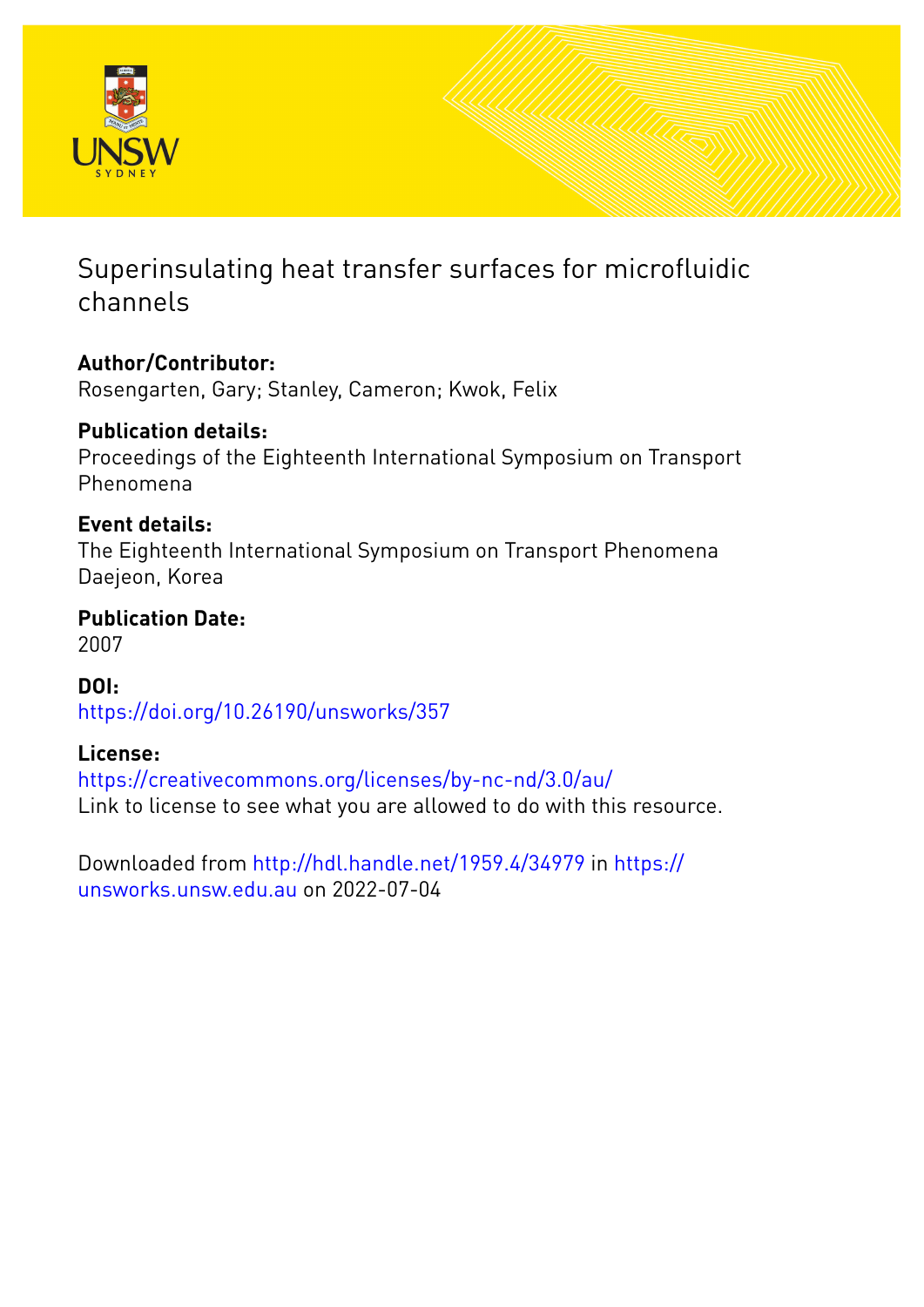#### **SUPERINSULATING HEAT TRANSFER SURFACES FOR MICROFLUIDIC CHANNELS**

 $G.Rosengarten<sup>1</sup>, C. Stanley<sup>1</sup>. F. Kwok<sup>1</sup>$ 

<sup>1</sup> School of Mechanical and Manufacturing Engineering, University of New South Wales, Sydney, Australia

#### **ABSTRACT**

In microreactors and lab-on-a-chip devices it is often important to heat a liquid above ambient temperature while it flows through thermally insulated microfluidic channels. In this paper we introduce, for the first time, the heat transfer analog of pressure drop reduction associated with patterned superhydrophobic (SH) surfaces, by showing how there is an also significant reduction in the convective heat transfer coefficient between the liquid and the SH surface. We use computational fluid dynamics to simulate a wide variety of surface patterns and wall thermal conductivities, and experiments to investigate the effect of SH surfaces on heat transfer rate. We demonstrate that without altering the bulk material properties the interfacial thermal resistance can be significantly increased. The effect is shown to be highly dependent on a variety of conditions including the Peclet number, the thermal conductivity of the wall and the shear free area. Under certain conditions we demonstrate heat transfer reductions of up to 67% using glass walls relative to a smooth surface Thus we call such surfaces superinsulating.

#### **INTRODUCTION**

Lab-on-a-chip or micro-total-analytical-systems (μTAS), and micro reactors often involve heating a liquid above ambient temperatures in order to control biological systems and chemical reactions. Examples of such devices include polymerase chain reaction (PCR) for DNA amplification, which requires rapid temperature cycling between 37 and  $90^{\circ}$ C [1], micro fuel-cells that run at temperatures up 150 $\degree$ C [2], and methanol reforming for hydrogen production which requires temperatures between  $250-300^{\circ}$ C [3]. Obviously then some form of insulation is needed to minimize heat loss, increase temperature stability and decrease power consumption. It is paramount, to keep micro systems small and cheep to ensure they remain portable and affordable. Ideally then, the insulation material should be kept as thin as possible to reduce size, weight and material costs. Thus for a given material thickness the thermal resistance between the liquid in the channels and ambient should be as high as possible.

Two thermal resistances make up the total thermal resistance: 1) The resistance due to conduction through the wall of the channel (which is dictated by the thickness and thermal conductivity of the wall) and 2) the film resistance between the fluid and the inner wall of the channel. In the paper we look at increasing the resistance of the second by lowering the mean convective heat transfer coefficient using superhydrophobic surfaces.

#### **Slip flow and superhydrophobic surfaces**

Slip flow is the phenomena where the fluid velocity at a wall is not zero. It has been reasonably well documented that slip flow can reduce pressure drop, both though molecular slip on smooth surfaces [4-9], and, if a hydrophobic surface has the correct roughness scale, through shear free zones in air pockets [10-12]. Slip flow is an important phenomenon due to the fact that as the friction induced pressure drop reduces less pumping power is required. This allows for smaller cheaper pumps that require less energy to run.

While there has been a plethora of studies on molecular slip flow, both experimental and using molecular dynamics simulations, the phenomena is still not well understood and the agreement between studies is poor [7]. It is clear however, that slip lengths are generally small  $(< 1 \mu m)$  which means that the associated pressure drop is not breathtaking (<10%). Similar percentage reductions have also been reported in the heat transfer rate with molecular slip in microchannels [9].

On the other hand, fewer studies have focused on pressure drop reduction of patterned superhydrophobic surfaces, where induced roughness means that water cannot penetrate into the small gaps below the top of the roughness. Studies have shown contact angles close to 180<sup>°</sup> by tailoring the roughness [13]. Super/ultrahydrophobic surfaces in microchannels have been shown in decrease the pressure drop by as much as 40% (with slip length in tens of micrometers) [10, 11]. Theoretical predictions have shown that as the channel height is decreased the reduction in pressure drop can exceed 60% [10].

It is clear then that drag reduction for microchannel flow is very useful and possible with superhydrophobic surfaces. The question then arises regarding the heat transfer. What happens to the heat transfer rate in superhydrophobic surfaces. In a very recent paper by Hodes *et al* [14] the effect of patterned superhydrophobic surfaces on the heat transfer rate was discussed. They calculated a Nusselt number based on an effective slip length that is obtained in superhydrophobic channels. This Nusselt number while in a different form is the same as that calculated by Rosengarten *et al* previously [9]. Hodes *et al* have no experimental or numerical results on the effect of superhydrophobicity on the heat transfer rate.

In this paper we show, using experiments and a series of numerical simulations, the effect that patterned superhydrophobic surfaces have on the heat transfer rate for a range of conditions and common wall materials.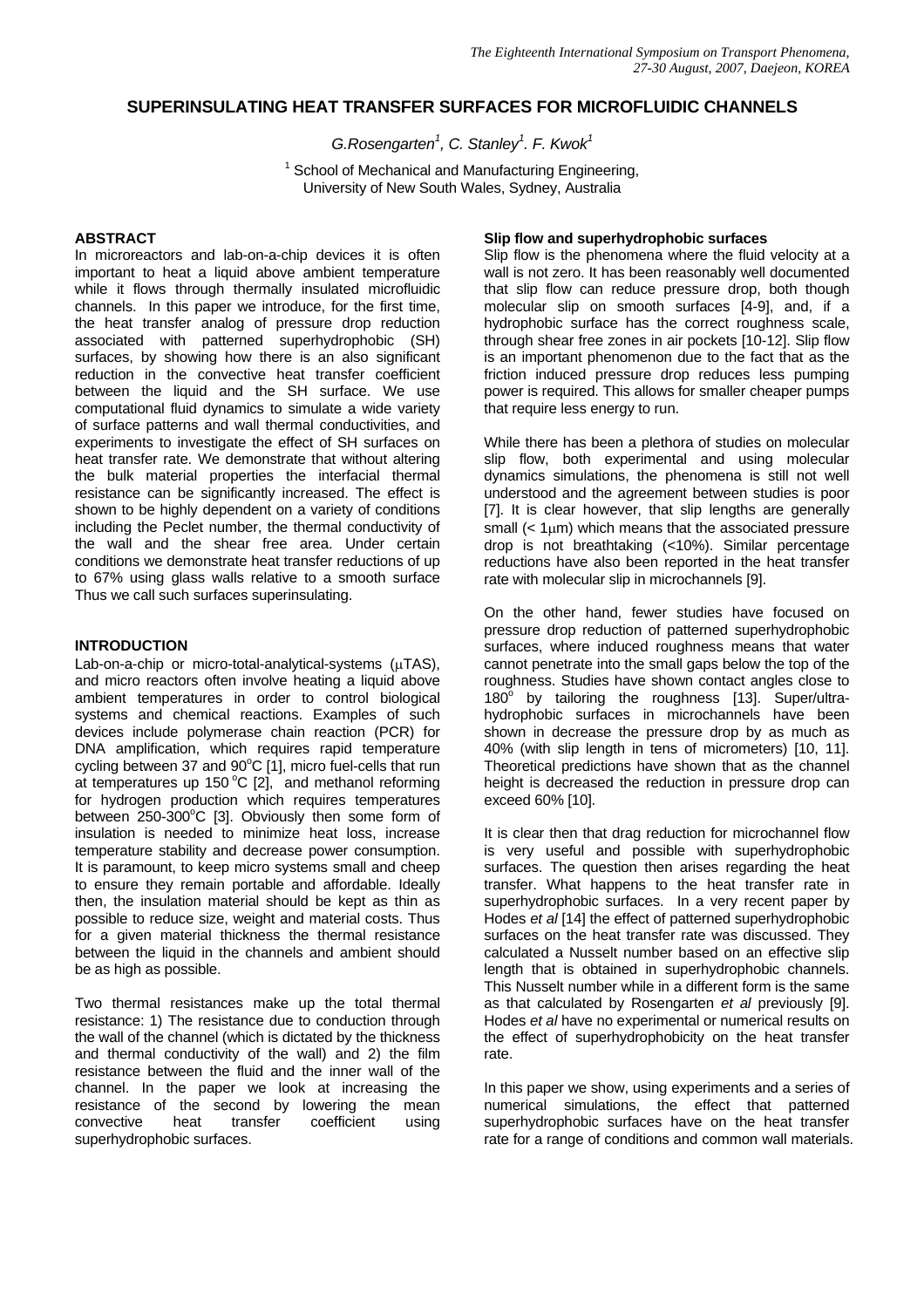#### **NUMERICAL SIMULATIONS**

The commercial computation fluid dynamics package Fluent version 6.2.16 was used to simulate the flow and heat transfer. Ideally a two-phase flow model including surface tension, like the volume of fluid (VOF) method [15] should be used to correctly take into account the interface shape and the circulation in the air pockets. However the VOF method in its current form could not be used due to the dominance of surface tension forces causing spurious parasitic currents to control the flow [16]. Instead we used a solid with the thermal conductivity of air in the pockets, with a shear free boundary at the liquid interface. This is a reasonable approximation as shown by [17] as the interface is almost flat and air circulation does not play a significant role in the pressure drop. A two dimensional mesh was used to simulate flow though a parallel plate configuration with one wall adiabatic and the outer temperature of the other wall at a uniform temperature (see Figure 1).

The continuity, momentum and energy equations were solved on a refined mesh with rectangular cells of 0.5μm around the solid/liquid interface and 2μm around the bottom of the solid base. There was a less than 2% change in the local heat flux using this grid and one with cells half the size. A second order upwind scheme was used in the discretisation of the equations. Slug flow at 20°C was used at the inlet and a uniform temperature of  $40^{\circ}$ C at the bottom of the wall.



Figure 1: Schematic of 2D geometry used in numerical simulations.

#### **EXPERIMENTS**

A microchannel with a superhydrophobic heat transfer surface was fabricated in polydimethly siloxane (PDMS) using an SU8 (MicroChem) master that was fabricated on a silicon wafer using standard photolithography techniques [18]. Figure 2 shows one drop sitting on a smooth section of PDMS and the other on a patterned superhydrophobic surface. The smooth PDMS has a contact angle of deionised water of approximately  $115^\circ$ , while the microfabricated ridges gave a contact angle of approximately 135°.



Figure 2: A droplet on a smooth PDMS surface, left and a patterned superhydrophobic surface, right.

To make the channels, a 1mm thick layer of PDMS was deposited onto the silicon substrate that had the patterned SU8 surface and the smooth surface. The 20mm long, 150μm high, 2mm wide channel was cast in 10mm thick PDMS from SU8 mold on another wafer. Holes were punched through the channel layer of the PDMS for the inlet, outlet and the pressure tapings. The channel and the bottom surface were then treated with a hand-held laboratory Corona Treater (Electro-Technic Products Model BD-20AC) to make them temporarily hydrophilic so that they could be bonded irreversibly. A 10W resistive heater was connected to a 3mm thick polished copper block. The polished copper formed a reversible bond with the PDMS. The copper block has 3 holes where 70μm thick type T thermocouples were inserted (see Figure 3). Thermocouples were also placed in the inlet and outlet of the channels. The thermocouples were calibrated against a traceable resistance thermometer. The whole arrangement was sealed in 100mm thick polystyrene insulation. A HNP Mikrosysteme mzr-2921 micropump with a bypass module was used to pump the fluid though channels and a Honeywell 26PC01Kxxa differential pressure sensor was used to measure the pressure drop. A National Instruments Ni cDAQ9172 (Ni9211 and NI 9215 modules) data acquisition system with a customized Labview program was used to collect the data.



Figure 3: Schematic of test section layout.

After completion of the experiments the channel was sectioned to measure the actual dimensions. A photograph using a 20x microscope objective is shown in Figure 4. The dimensions shown in Figure 4 indicate a shear free ratio of 0.72.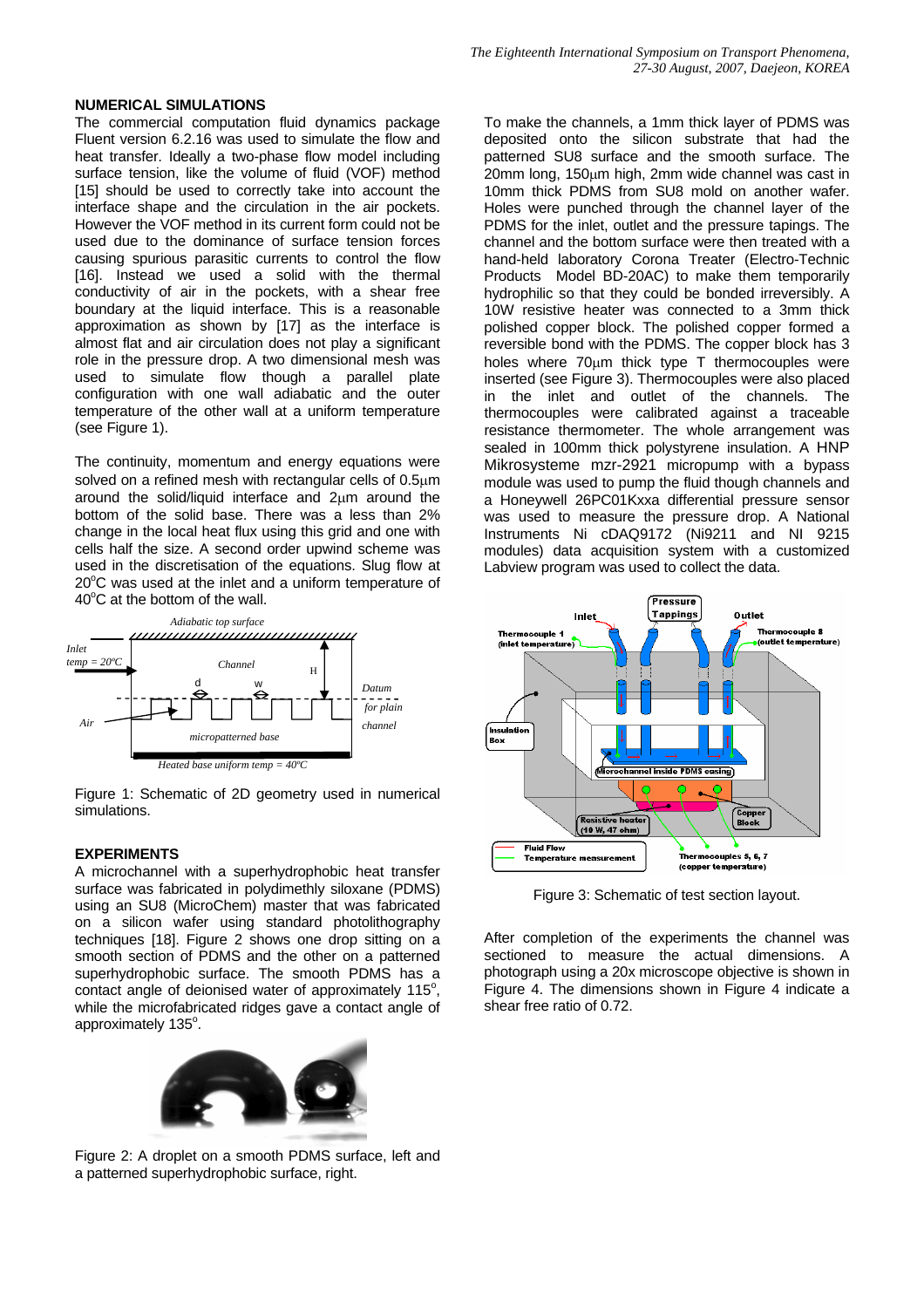

Figure 4: Cross section of superhydrophobic channel in PDMS showing the dimensions (the smooth channel was 150μm high**).**

#### **Uncertainties**

The major experimental uncertainties contributing to the over uncertainty in the experimental results are listed in Table 1.

| Table 1: Uncertainties in measured quantities |  |
|-----------------------------------------------|--|
|-----------------------------------------------|--|

| Value                 | Uncertainty          |
|-----------------------|----------------------|
| Pressure              | 5%                   |
| Temperature           | $0.2^{\circ}$ C      |
| Flow rate             | 3%                   |
| Channel height, width | $5\mu m$ , $10\mu m$ |

#### **RESULTS**

#### **Pressure drop**

In order to validate the numerical simulations the pressure drop calculated using CFD was compared to the measured results and standard laminar flow theory (f=24/Re for parallel plates). The data is plotted in Figure 5. For the smooth channel the experiments, theory and CFD agree very well. Similarly, for the superhyrophobic surface, the pressure drop calculated with CFD agrees very well with the experimental results. The average pressure drop reduction is approximately 30% which is consistent with previous studies with a similar shear free area ratio [11].



Figure 5: Pressure gradient as a function of velocity calculated from theory, experiment and CFD for smooth and superhydrophobic surfaces.

#### **Heat transfer**

Due to the low Reynolds numbers in microfluidic devices the flow may often not be fully developed. It is in the developing region that the superinsulating surfaces will have the largest effect. Additionally, especially because glasses and polymers are often used as the channel material, there may be a significant thermal resistance between the heater and the solid/fluid interface. This is indeed the case for our experimental set-up because between the heated copper block and the solid/fluid interface we had approximately 1mm thick PDMS that has a thermal conductivity of 0.18W/m.K. In order to analyze the effect of this on the heat transfer rate, we modify the one-dimensional approximation method reported by Campo and Sanchez [19] for pipe flow to be applicable to parallel plate flow.

An equivalent mean Nusselt number can be found that takes into account the wall conduction thermal resistance and the convective resistance at the wall/fluid interface. This equivalent Nusselt number,  $Nu_{eq}$ , is given by (assuming no axial conduction)

$$
\frac{1}{Nu_{eq}} = \frac{1}{Nu_{ph}} + R_w,
$$
 (1)

where  $Nu<sub>dh</sub>$  is the standard Nusselt number based on the hydraulic diameter for flow between parallel plates with one wall isothermal and the other adiabatic. The equivalent non-dimensional wall resistance, *Rw* is given by

$$
R_w = \frac{L/D_h}{\kappa_s / \kappa_f} \,. \tag{2}
$$

*L* is the thickness of the wall between the heat source and the fluid interface, <sup>κ</sup>*s* and <sup>κ</sup>*f* are the thermal conductivities of the wall and fluid respectively and *Dh* is the hydraulic diameter of the channel.

For the mean Nusselt number for developing flow we can use the following correlation [20]

$$
Nu_{\text{Dh}} = 4.86 + \frac{0.0606z^{-.12}}{1 + 0.0909Pr^{0.17}z^{-.0.7}}
$$
(3)

where Re Pr  $z^* = \frac{z/D_h}{z}$  is the non-dimensional axial distance

along the channel.

It turns out [19] that the total heat transfer rate fpr developing flow can be written as

$$
\frac{Q}{Q_{\text{max}}} = 1 - \exp\left(-\frac{Nu_{eq}}{RePr}\frac{L}{D_h}\right),\tag{4}
$$

where, given an outer wall temperature of  $T_{wall}$  and fluid inlet temperature  $T_{in}$ ,  $Q_{max}$  is the maximum possible heat transfer rate given by

$$
Q_{\text{max}} = \dot{m}c_p (T_{\text{wall}} - T_{\text{in}})
$$
 (5)

Experimental results for the smooth channel can the be compared to equation 4.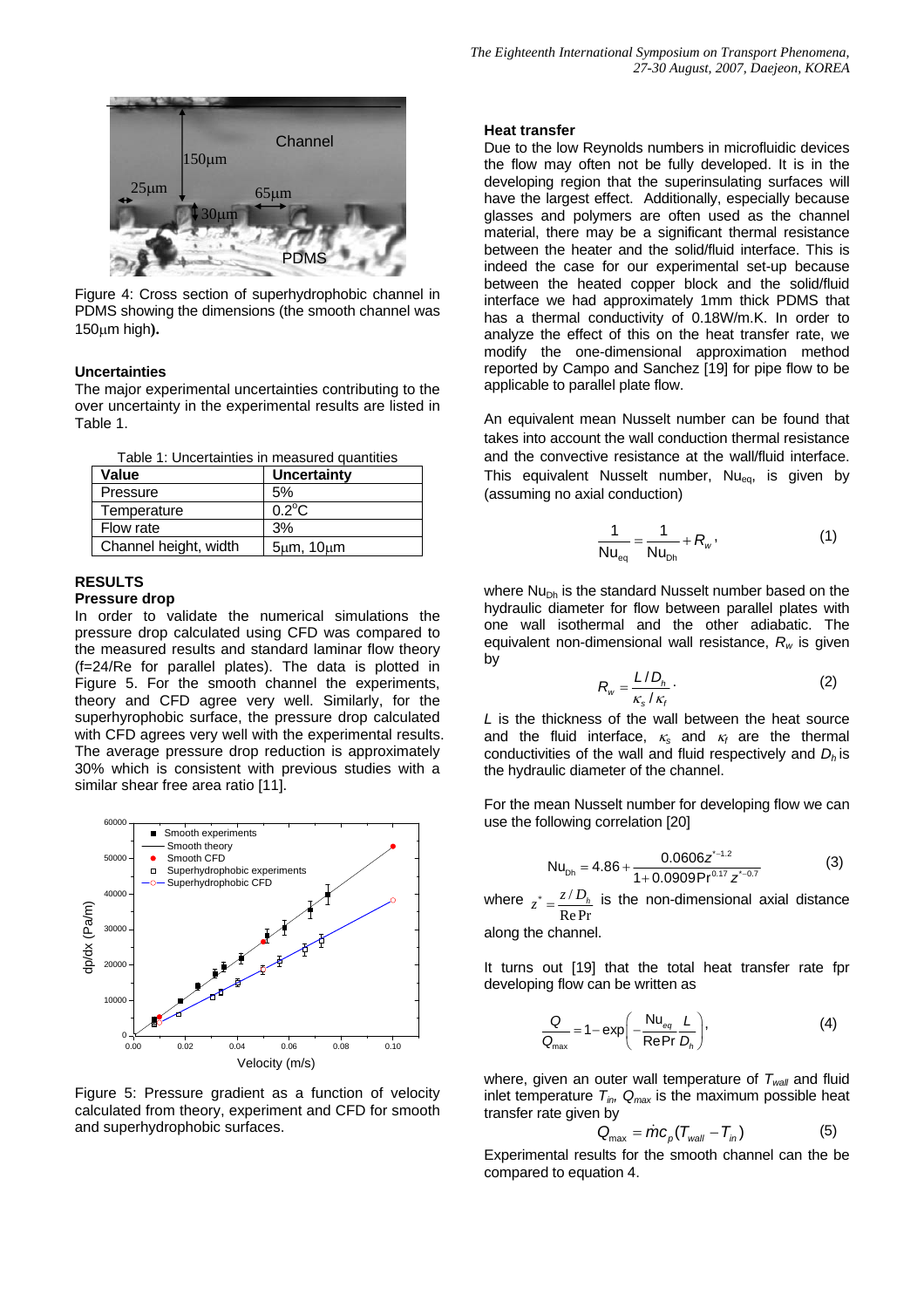The experimental heat transfer data are plotted in Figure 6 for the smooth and superhydrophobic channels. The results for the smooth channel are in good agreement with the theoretical prediction given in equation (4) as shown by the linear least squares fit to data being close to the theoretical dotted line (based on equation (4)). The SH case shows a reduced heat transfer rate by about 18% indicated by the line of best fit. The CFD results for the same system are also plotted, but because only a 1.8mm length was modeled the *Q/Qma*x is very small. However the CFD results still show an approximately 10% difference in the heat transfer rate for this condition. For the experimental set-up, the thickness of the PDMS with a thermal conductivity of 0.18W/m.K is approximately 1mm. Therefore the thermal resistance due to conduction is about 5 times larger than the convective heat transfer due to convection. This means that for our experiments the effect of changes in the convective heat transfer coefficient is partially obscured by the larger conductive resistance. This will be addressed in further studies with thinner PDMS. In order to help elucidate the superinsulating effect we use CFD for to simulate cases with smaller wall resistances.



Figure 6: Experimental and CFD non-dimensional heat transfer rate plotted against theory (dotted line). The lines are linear least squares fit to the experimental data.

The CFD simulations consisted of a  $90\mu$ m thick wall with a 90μm high two dimensional channel which are similar dimensions to those used by Ou *et al* [11]. A variety of configurations of two dimensional surface patterns were simulated with ridges ranging from 10 to 30μm wide (d), gaps 30 to 50μm wide (w) and ridge heights ranging from 30 to 70μm, using walls of stainless steel (κ=16W/m.K) unless otherwise mentioned. The effect of different wall thermal conductivities is discussed later.

#### *Temperature*

Out of the cases we studied the one that gave the highest reduction in heat transfer rate was the 70μm high, 10 $\mu$ m wide ridge with 50  $\mu$ m wide air pockets. Figure 7 is a contour plot of the temperature for this a contour plot of the temperature for this superhydrophobic case and a smooth case. The temperature at the fluid/solid interface is considerably higher for the smooth case as the air gaps acts as

*The Eighteenth International Symposium on Transport Phenomena, 27-30 August, 2007, Daejeon, KOREA* 

insulators for the SH case. The ridges act as fins by creating a low resistance path through the air gap, but only their tips are exposed to the moving water minimising their effectiveness.



Figure 7: Temperature contours for smooth and patterned stainless steel. Vel= 0.1m/s.

This insulation effect can be seen more clearly in Figure 8 where the temperature at the solid/liquid interface is plotted as a function of distance along the channel, for both the smooth and SH cases. Clearly the mean temperature of the SH surface is less than the flat surface due to the increased thermal resistance of the SH surface. However the SH surface temperature oscillates corresponding to the regions of solid and air. This has been highlighted in the inset of Figure 8 which shows the large temperature increase corresponding to the stainless steel ridges.



Figure 8: Temperature along surface of channel for smooth and hydrophobic surface. Vel = 0.1m/s.

#### *Local heat transfer rate*

The effect of the SH surface on the local heat transfer coefficient is shown in Figure 9. An interesting phenomenon occurs that causes a decrease in the insulating properties of the SH surface. The inset graph shows this more clearly. At each ridge there is a large increase in the local heat transfer due to locally developing flow where the flow changes from essentially slip flow over the air pockets to standard no-slip conditions over the ridges. Additionally there is an increase in the heat transfer rate at the downstream end of the ridge due to acceleration of the fluid towards the next no-slip air pocket and the larger temperature gradients around the corners of the ridge. In some cases, depending on ridge size, velocity etc, the average heat transfer rate can be higher for the SH surface due to this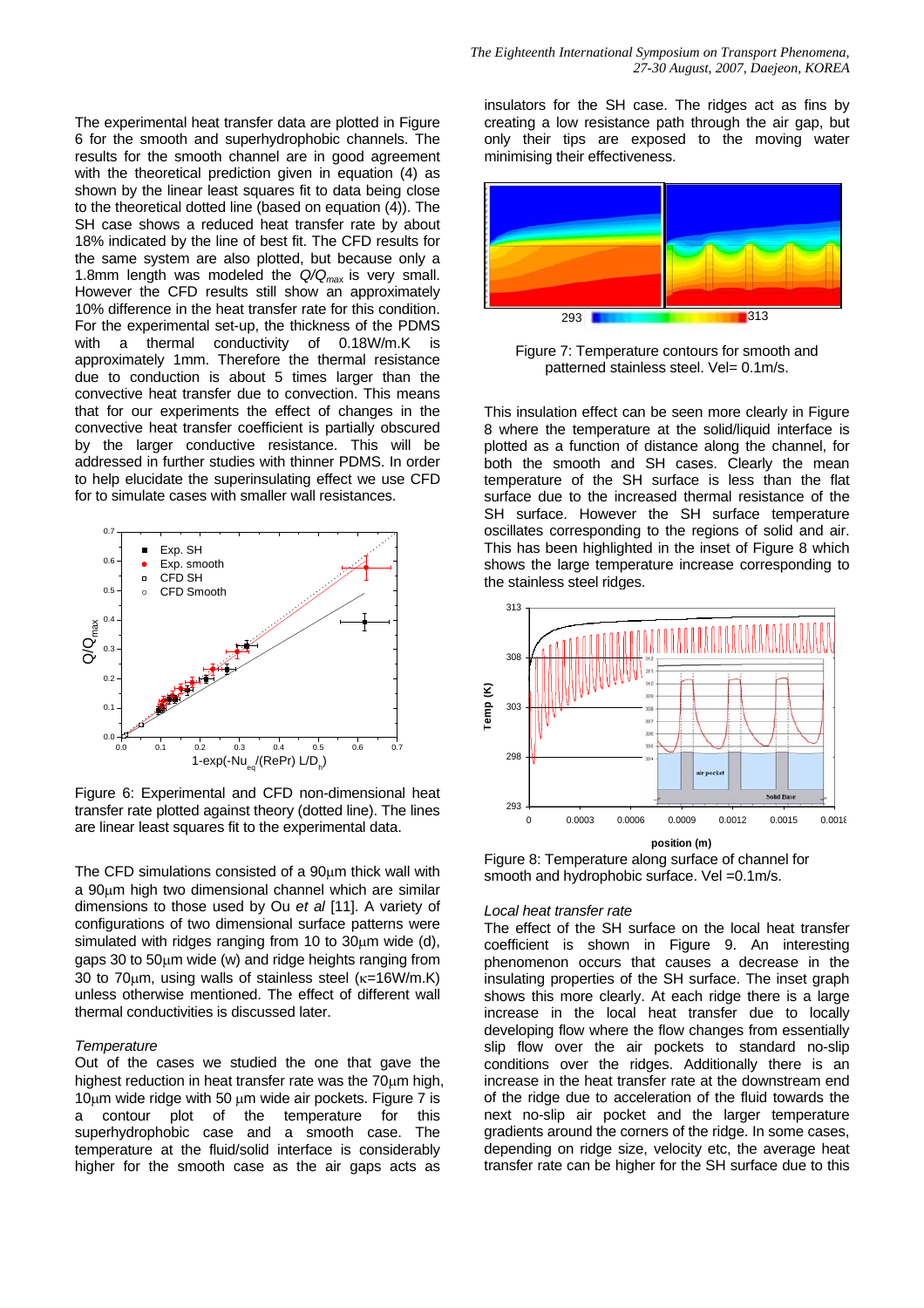effect. However as can be seen, the heat transfer coefficient at the air interface is very low (almost zero) so the overall heat transfer rate depends on, amongst other things, the shear free area ratio.



distance along channel

#### *Shear free area*

If there was no developing flow on each ridge one would expect there to be some kind of linear relationship between the heat transfer reduction and the proportion of heat transfer surface occupied by the air. The proportion is defined as the shear free area ratio,  $\beta$ , and is defined as

$$
\beta = \frac{A_{\text{total}} - A_{\text{no-slip}}}{A_{\text{no-slip}}} \tag{6}
$$

$$
= \frac{W}{d + W}
$$

where *A* is the surface area of the wall/fluid interface and *w* and *d* are defined in Figure 1. Figure 10 shows the dependence of the heat transfer rate reduction on the shear free area ratio and on the height of the ridge. There is a near linear dependence of the heat transfer reduction with the shear free area ratio with some minor undulations due to different sizes of the air gap. Similarly as would be expected higher ridges mean a thicker air gap, and thus larger reductions in the heat transfer rate. This is clearly shown in the height trend in Figure 10.



Figure 10: Heat transfer rate as a function of shear free ratio and depth of the air pocket for a stainless steel wall.  $Vel = 0.1m/s.$ 

#### *Wall thermal conductivity*

To determine the effect of thermal conductivity on the heat transfer rate reduction, the case with the highest reduction in heat transfer with a stainless steel wall was modeled by replacing the thermal properties of stainless steel with those of glass  $(\kappa=1.1 \text{ W/m.K})$  and PDMS  $(k=0.18 \text{ W/m}$ . K) The effect of thermal conductivity on the temperature contours is shown in Figure 11. The normal to the isotherms indicates the direction of the heat transfer. Due to the relatively low thermal conductivity of PDMS there is little difference in the heat flux from the air relative to that from the ridges and the isotherms are almost parallel to the channel wall (about 50% of the heat transferred through the shear free interface). On the other hand due to the very large difference in the thermal conductivity of steel relative to air (ratio of 640) most of the heat is transferred through the ridges,only 8% is transferred through the shear-free air interface. This can be seen by the bending of the temperature contours around the ridges. Thus the higher thermal conductivity walls may be thought of as almost shorting out the effect of the SH surface.



Figure 11: Temperature contours for a) PDMS, b) glass, and c) stainless steel as a function of thermal conductivity (u=0.01m/s).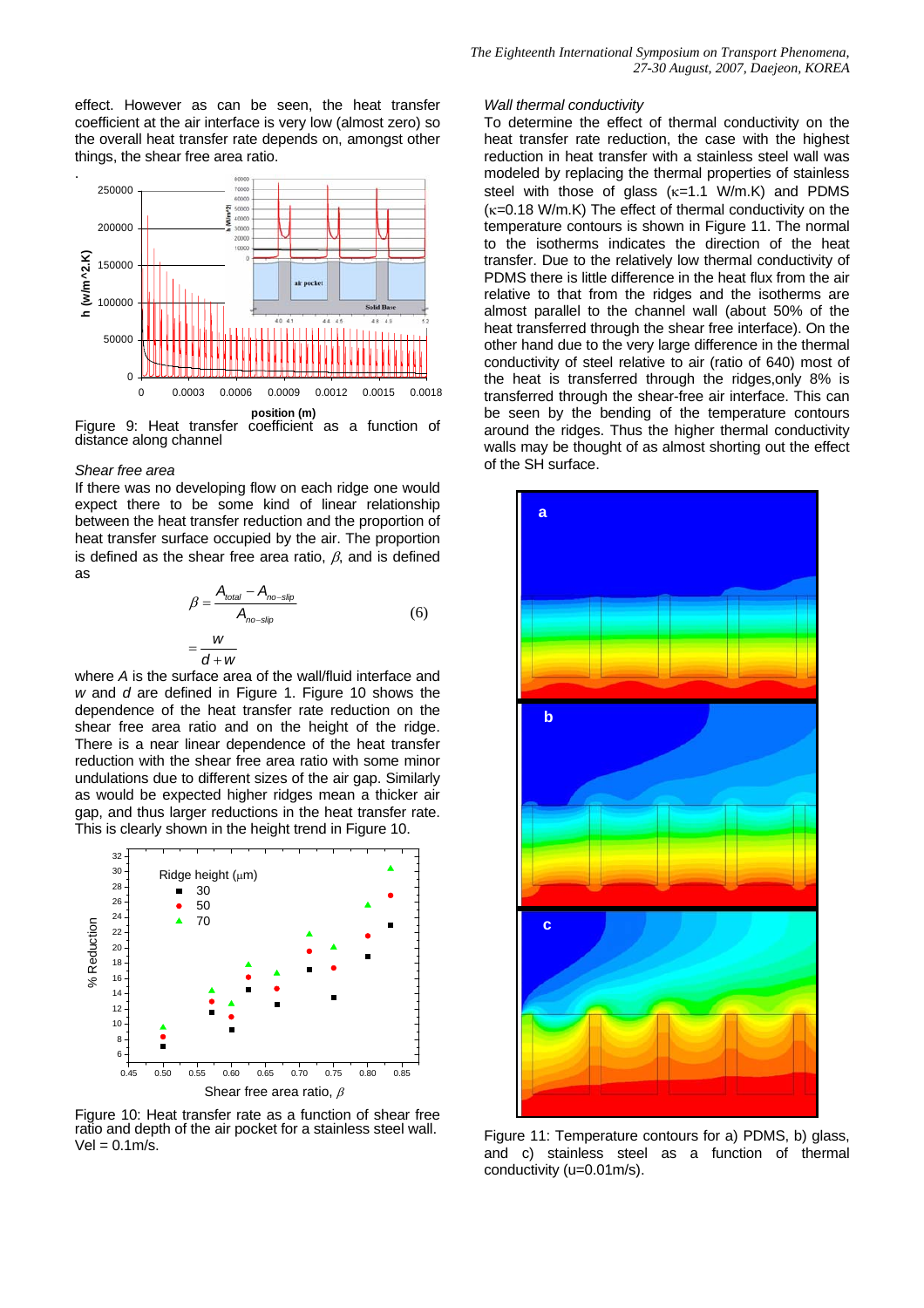A summary of the heat transfer rate results for different velocities and wall thermal conductivities is shown in Table 2 for the previously discussed case with 10μm wide 70μm deep ridges and 50 μm wide air gap.

The heat transfer rates for the stainless steel cases with the lowest velocity are very close to the maximum possible heat transfer so that the reduction with a SH surface in minimal. At higher velocities where the flow is not thermally developed there is a significant increase in the heat transfer reduction as can be seen in the 0.1m/s columb. Generally the lower thermal conductivity materials gave better reductions is the heat transfer rate, which is fortuitous as one would need insulating materials in the first place to keep the heat in (the overall heat transfer rate is lower with the glass and PDMS as can be seen by the *Q/Qmax* vaules).

#### Table 2: Summary of heat transfer rates for different materials and flow velocities

|             |             |                  | Mean channel velocity |       |        |  |
|-------------|-------------|------------------|-----------------------|-------|--------|--|
|             |             |                  | (m/s)                 |       |        |  |
|             |             |                  | 0.01                  | 0.05  | 0.1    |  |
| Steel       | Smooth      | Q/               | 0.995                 | 0.792 | 0.576  |  |
|             | SН          | $Q_{\text{max}}$ | 0.974                 | 0.594 | 0.386  |  |
|             | % Reduction |                  | 2                     | 25    | 33     |  |
| <b>PDMS</b> | Smooth      | Q/               | 0.516                 | 0.141 | 0.0759 |  |
|             | SН          | $Q_{\text{max}}$ | 0.241                 | 0.054 | 0.0276 |  |
|             | % Reduction |                  | 53                    | 62    | 64     |  |
| Glass       | Smooth      | $\Omega$         | 0.966                 | 0.516 | 0.319  |  |
|             | SН          | $Q_{\text{max}}$ | 0.647                 | 0.194 | 0.104  |  |
|             | % Reduction |                  | 33                    | 62    | 67     |  |

As discussed in [10] the effect of friction drag reduction is better when the groves are parallel to the flow, due to the continuously re-developing boundary layer on the posts with transverse groves. Also in a real system there will be some air recirculation in between the ridges which will aid heat transfer. There will be a smaller effect of this recirculation on the heat transfer when there are long parallel groves. Thus we would expect a larger heat transfer reduction when the groves are parallel and thus better performance for superinsulating surfaces.

#### **CONCLUSION**

We have shown that given the right conditions patterned superhydrophobic surfaces can significantly increase the thermal resistance between a solid and liquid due to the insulating properties of the trapped air. We have shown using CFD that reductions of over 60% in the heat transfer rate relative to smooth surfaces are possible with non-metal surfaces. A stainless steel superhydrophobic surface still had reductions of around 30% but this was highly flow dependant. The heat transfer reduction is highly dependant on the shear free area ratio. We have shown that properly designed superhydrophobic surfaces have the potential to be used as superinsulators in microdevices where significant material can be saved

to achieve the same thermal resistance as that for standard smooth surfaces. Further work is still required however to fully characterize and predict the effect of different surface topologies on the heat transfer rate to help design optimal systems.

#### **ACKNOWLEDGMENTS**

We thank Meng Chong for fabrication of the SU8 mold

#### **REFERENCES**

- 1. Lee, D., S. Park, H. Yang, K. Chung, T. Yoon, S. Kim, K. Kim, and Y. Kim, Bulk-micromachined submicrolitercolume PCR chip with very rapid thermal response and low power consumption*. Lab on a Chip*, 4. 401-409 (2004).
- 2. Faghri, A. and Z. Guo, Challenges and opportunities of thermal management issues related to fuel cell technology and modelling*. International Journal of Heat and Mass Transfer*, 48. 3891-3920 (2005).
- 3. Reuse, P., A. Renken, K. Haas-Santo, O. Gorke, and K. Schubert, Hydrogen production for fuel cell applications in an autothermal micro-channel reactor*. Chemical Engineering Journal*, 101(1-3). 133-141 (2004).
- 4. Barrat, J. and L. Bocquet, Large Slip effect at a Nonwetting Fluid-Solid Interface*. Physical Review Letters*, 82(3). 4671-4674 (1999).
- 5. Boudry, J. and E. Charlaix, Experimental Evidence for a Large Slip Effect at a Nonwetting Fluid-Solid Interface*. Langmuir 2001*, 17. 532-5236 (2001).
- 6. Choi, C., K. Westin, and K. Breuer. *To slip or not to slipwater flow in hydrophilic and hydrophobic microchannels*. in *International Mechanical Engineering conference and exposition*. New Oreans.(2002).
- 7. Lauga, E., M. Brenner, and H. Stone, *Microfluidics: The No-Sip Boundary Condition*, in *Handbook of Experimental Fluid Dynamics*, J. Foss, C. Tropea, and A. Yarin, Editors. 2005, Springer: New York.
- 8. Tretheway, D. and C. Meinhart, Apparent fluid slip at hydrophobic microchannel walls*. Physics of Fluids*, 14(13). 9-12 (2002).
- 9. Rosengarten, G., J. Cooper-White, and G. Metcalfe, Experimental and analytical study of the effect of contact angle on liquid convective heat transfer in microchannels*. International Journal of Heat and Mass Transfer*, 49(21- 22). 4161-4170 (2006).
- 10. Chang-Hwan, C., U. Umberto, K. Joonwon, H. Chih-Ming, and K. Chang-Jin, Effective slip and friction reduction in nanograted superhydrophobic microchannels*. Physics of Fluids*, 18(8). 087105 (2006).
- 11. Ou, J., B. Perot, and J.P. Rothstein, Laminar drag reduction in microchannels using ultrahydrophobic surfaces*. Physics of Fluids*, 16(12). 4635-4643 (2004).
- 12. Watanbe, K., Yanuar, and H. Udagawa, Drag reduction of Newtonian fluid in a circular pipe with a highly waterrepellent wall*. Journal of Fluid Mech.*, 381. 225-238 (1999).
- 13. Chen, W., A.Y. Fadeev, M.C. Hsieh, D. Oner, J. Youngblood, and T.J. McCarthy, Ultrahydrophobic and Ultralyophobic Surfaces: Some Comments and Examples*. Langmuir*, 15(10). 3395-3399 (1999).
- 14. Hodes, M., R. Enright, C. Eason, T. Dalton, T. Salamon, P. Koldner, and T. Krupenkin. *Friction factors and Nusselt numbers in microchannels with superhydrophobic walls*. in *Fourth International*